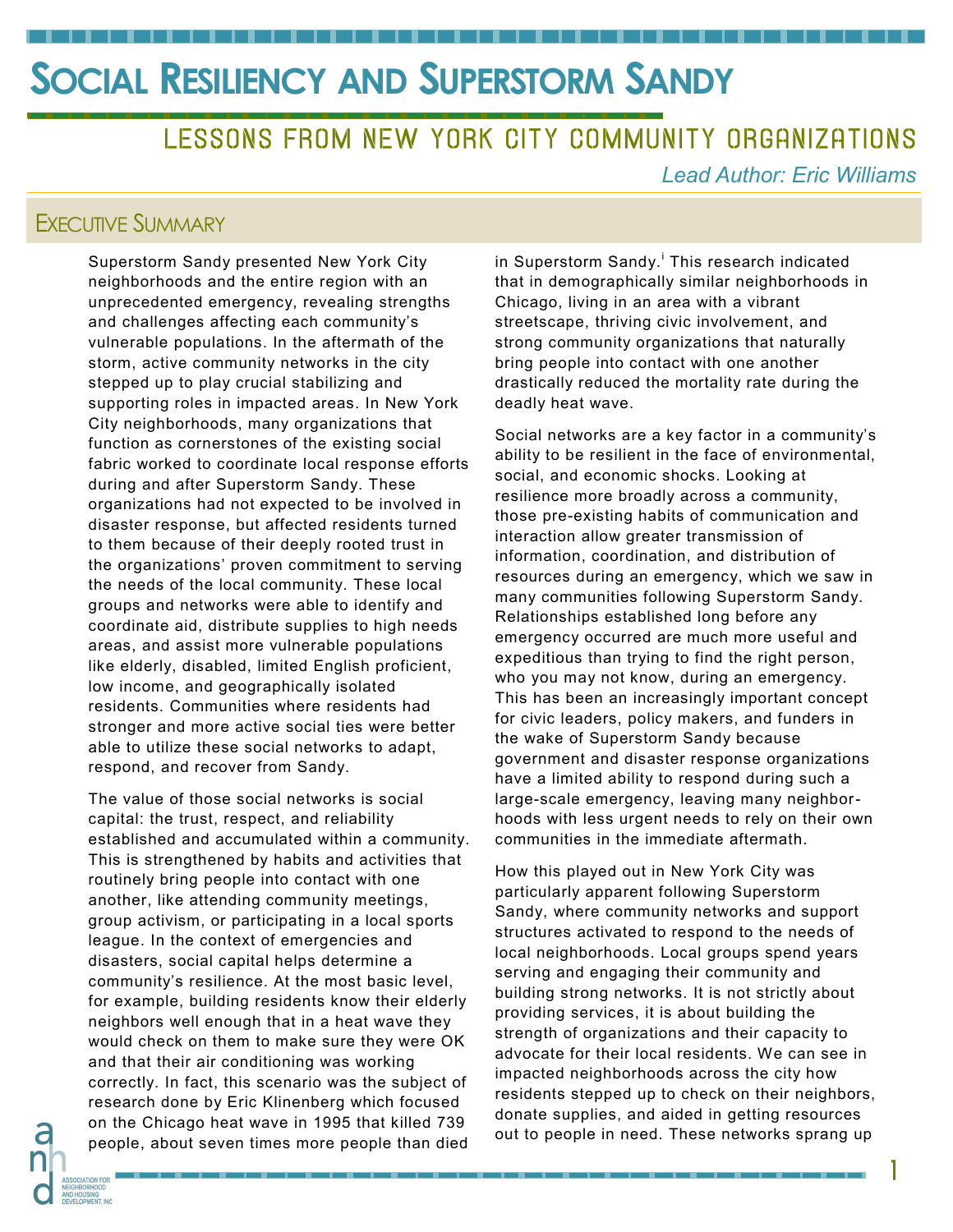## LESSONS FROM NEW YORK CITY COMMUNITY ORGANIZATIONS

around neighborhood facilities that had functionally survived Sandy and could serve as hubs for relief and coordination with the residents they work with on a normal basis. Given the positive benefits of strong neighborhoods based social capital, policy recommendations, research, and resources should seek to strengthen the bonds across demographic groups, promote civic involvement, and continue to build social efficacy within ongoing anchor organizations that will be on the front lines when another emergency strikes.

. . . . . . . . . . . . . .

There are several key lessons about why community groups in New York City neighborhoods were able to utilize their social capital to respond effectively following Superstorm Sandy.

**Networks of Relationships** – Pre-existing relationships, built from years of contact, are critical for communicating needs, sharing resources, and passing along critical information before, during, and after an emergency. Groups and individuals with strong networks across their community can help connect resources and identify those in need. For example, Project Hospitality helped connect disparate service providers and community leaders in Staten Island following Superstorm Sandy, enabling them to work together towards recovery.

**Community Based Staff - Local staff, plugged** into community life in the neighborhood, enabled quick action following Superstorm Sandy for many impacted groups. When transportation and communication systems went down, some staff members were already in the neighborhood, communicating needs, and taking action to help nearby residents. The Good Old Lower East Side (GOLES) was able to quickly assess the situation, coordinate with local residents, and start distributing supplies quickly after the storm passed.

**Communications Networks** – Organizations routinely use a variety of methods to communicate and engage their local population on the services and programs that they provide. The flow of information through a community can

be tapped into during an emergency for communicating needs, promoting recovery resources, & coordinating relief efforts. The Red Hook Initiative was part of a neighborhood-wide coordinated relief effort utilizing local runners, word of mouth, and social media to request supplies and communicate available resources.

**Community Hubs** – Local gathering places are crucial to recovery and relief efforts for neighborhood residents. Following Superstorm Sandy, local residents in need gravitated towards those community organizations that had been serving the community for years as a trusted service provider. Neighborhood based organizations are in a unique and accessible position in the community to be able to coordinate and distribute aid. Following Superstorm Sandy, Families United for Racial and Economic Equality (FUREE) was able to help activate an unused but accessible community center space in Gowanus to manage and distribute supplies to nearby residents.

**Structural and Functional Integrity** – Many organizations involved in response and recovery following Sandy were the ones whose facilities and operations survived the storm. More severely impacted groups had to dedicate more time to getting their systems or buildings repaired, which meant less time available to help their community. For example, the Shorefront YM-YWHA is located along Brighton Beach but was able to weather the storm due to how the building was designed and how it was prepared beforehand. They were able to open their doors only days after the storm to begin assessing the needs within their community.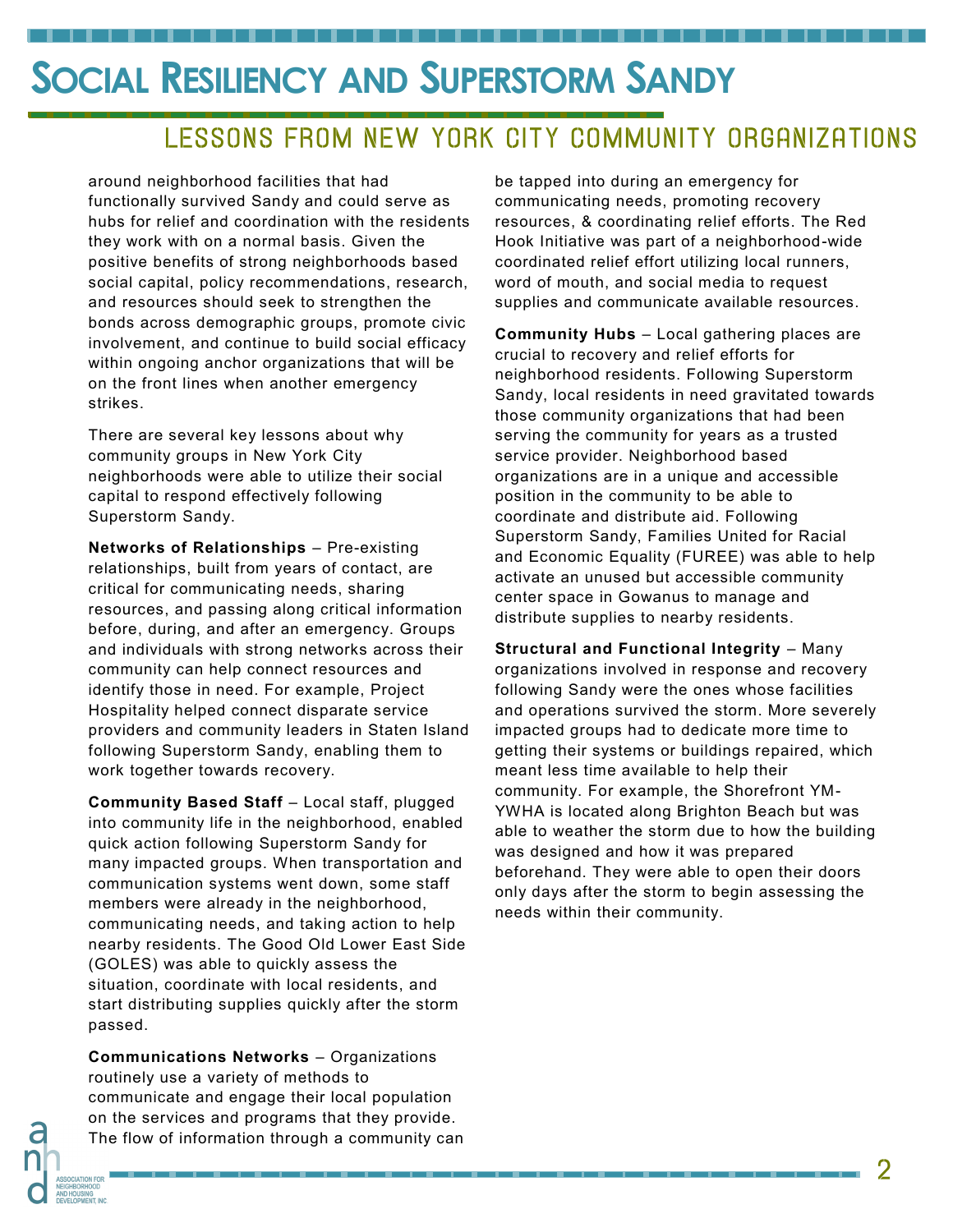### LESSONS FROM NEW YORK CITY COMMUNITY ORGANIZATIONS

#### **INTRODUCTION**

Building resilience in our communities has been widely discussed in the wake of destruction caused by Superstorm Sandy. The topic of resilience commonly refers to building physical barriers and infrastructure improvements such as walls, flood barriers, dunes, and more. Through programs like Rebuild by Design, New York Rising, government infrastructure projects, and others, physical protection measures are in the works for many coastal areas in the region. These resiliency measures protect infrastructure and buildings, but what about protecting members of New York City's communities beyond the initial physical impact and threat to structures?

The capacity of a community residents' ability to adapt, respond, and communicate in the face of environmental shocks is substantially based on their level of social connectedness. Building social cohesion in vulnerable communities is an essential strategy in maintaining the stability, health, resilience of communities before an emergency happens. Following Superstorm Sandy, we saw an outburst of coordination and action from community organizations embedded within impacted communities. In the immediate aftermath of the storm, many local residents did not have a premade emergency preparedness plan in place, but acted on intuition and information acquired through their network about where assistance was available and who could help with much needed resources. As communities leveraged their social networks, many response and recovery activities coalesced around anchor organizations like local nonprofit groups and service providers that connect these neighborhood networks together.

Many organizations across New York City have been serving resident needs and building strong communities over many years, earning them a trusted status within the neighborhood. For some groups this may involve direct services such as senior care, shelter facilities, job training, and more. For others, this includes running a community center with a variety of recreational and care programs. Still others focus on social engagement, volunteerism, cultural background, religion, or recreation. Because of Superstorm Sandy, many of these groups shifted their day-to-day functions to include extensive recovery work, as recovery became the overriding concern of local residents. In many cases, the

vulnerable populations that these groups focused on as part of their ongoing mission became even more at risk as the storm exacerbated problems that had already put pressure on these communities.

The link between community-based recovery and the social networks of those neighborhoods cannot be understated. "Not as visible, but arguably just as tangible, are social resources that can be critical to response and recovery efforts," argues prominent social capital researcher Robert Sampson. "Indeed, extant literature suggests that factors such as social network connectedness, social cohesion, trust, and community bonds facilitate social interaction and information exchange. This reservoir of social resources can then be drawn upon in the event of a disaster."<sup>ii</sup> In our communities, we can measure the social capital as the accumulated value and usefulness of a social network. Robert Putnam, another leading thinker on the subject, uses high levels of social capital as a predictor of a wide variety of secondary social benefits including people's health and happiness, levels of economic development, well-working schools, safe neighborhoods, and responsive government.<sup>iii</sup>

Programming and services that neighborhood groups provide on a routine basis and as part of their ongoing mission help build the civic infrastructure and social efficacy that make a community more resilient. To intentionally build a more resilient community, preparedness and information channels should be built into the ongoing habits and ecosystem of community involvement. While you can teach disaster preparedness skills one year, the ultimate goal is to have those same residents act in a way that enable them to be safe, secure, and help others when an event occurs five, ten, or twenty years later. Through a strong and vibrant community network, people will turn to trusted people or institutions for help in an emergency, like community centers, churches, or social services providers. This white paper will explore how and why response and recovery efforts sprang up around community hubs, and how government agencies, funders, and neighborhood organizations can move forward with an understanding of how they can best support critical resiliency activities in our communities while preparing for future crises.

3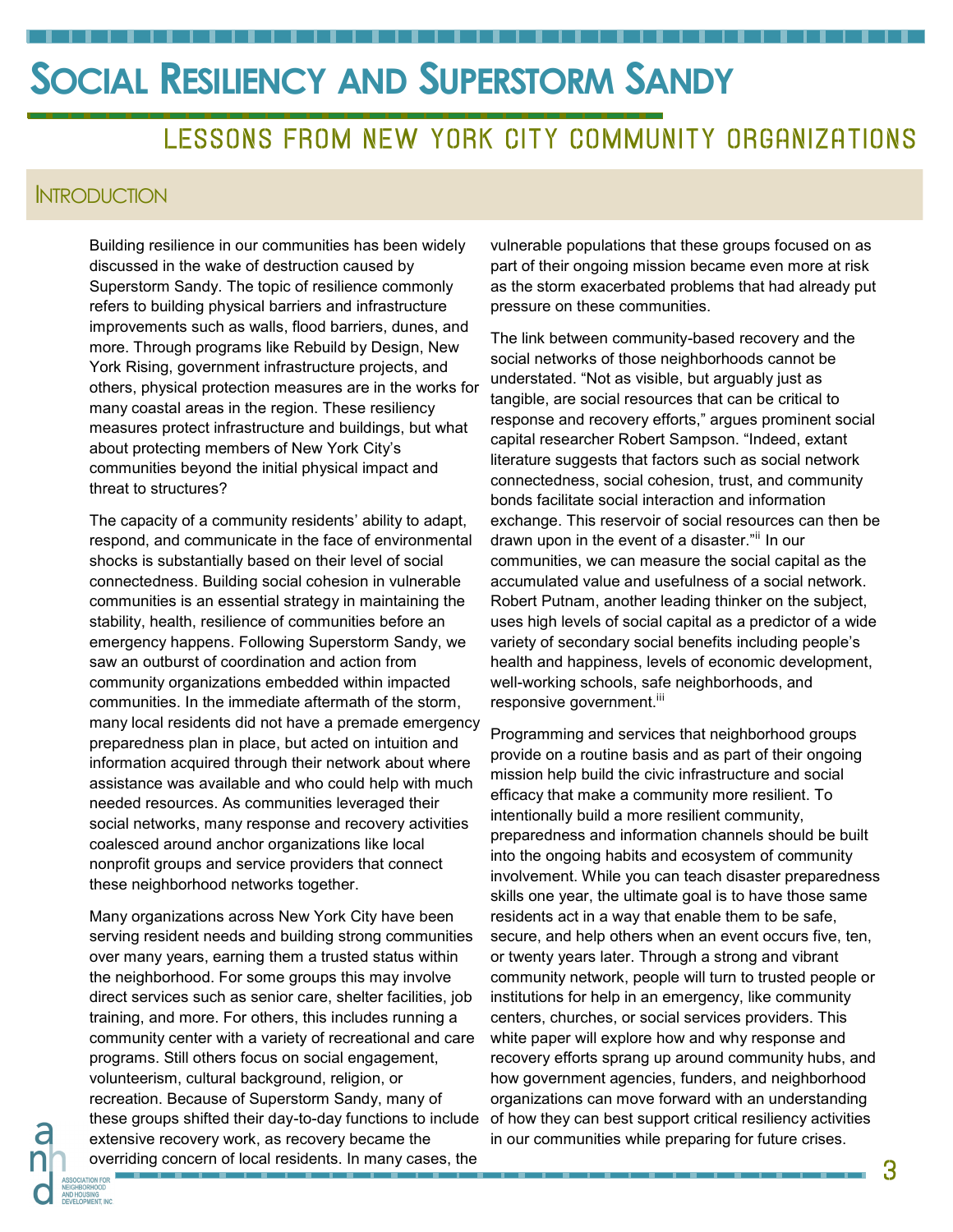### LESSONS FROM NEW YORK CITY COMMUNITY ORGANIZATIONS

#### UNDERSTANDING THE CHALLENGES OF SOCIAL RESILIENCE IN NEW YORK CITY

The strength of civic and social networks in New York City neighborhoods directly relates to the ability of those neighborhoods to survive and thrive. Communities that lack strong social cohesion are more vulnerable to lowlevel stresses as well as larger social, economic, and environmental emergencies. In an emergency, disconnected communities are not as quick to respond in the immediate aftermath and have a more limited ability to recover in the long term. According to Eric Klinenberg, elements of strong community infrastructure include vibrant street and storefront culture, feeling of safety in the neighborhood, connection and engagement with neighbors, a density of different types of community groups, and strong resident participation in community groups. In those neighborhoods with greater connectedness and cohesion, the social environment creates a positive feedback of increased resident participation and neighbors watching out for each other.

For neighborhoods hit by Sandy, social networks were critical to the response effort. The nature and form of those relationships, and how they related to other networks are broken into two primary kinds of social capital: bonding and bridging. Bonding social capital accumulates between people with shared interests, socioeconomic status, background, occupation, or other traits that make them similar.<sup>xvi</sup> According to Robert Putnam, author of *Bowling Alone*, bonding social capital reinforces the willingness of people to help others who they feel are part of their group. He explains, "Dense networks in ethnic enclaves, for example, provide crucial social and psychological support for less fortunate members of their community, while furnishing start-up financing, markets, and reliable labor for local entrepreneurs."<sup>iii</sup> The bridging type of social capital exists within relationships that cut across different race, class, or ethnic backgrounds. To Putnam, the bridging networks are better at linking together assets, information, and providing avenues for communication among different sets of people and groups in the community.<sup>III</sup> Both serve unique functions and both are important for creating a vibrant and durable social fabric in the community.

Unfortunately, civic involvement in the United States is not as strong as it used to be. In *Bowling Alone*, Robert Putnam argues that there has been a decline in civic engagement over the last several decades<sup>"</sup>. In the past,

#### **About ANHD and our work on Social Resiliency**

The Association for Neighborhood and Housing Development (ANHD) was founded in 1974 with the mission of strengthening New York City's community development movement. Today, ANHD has a membership of 95 of the City's leading community development organizations, including non-profit housing developers who have built over 100,000 affordable units in the past 25 years and community organizers who have won campaigns for policy change that in the past ten years alone have directly preserved tens of thousands of affordable units and leveraged over \$1.3 billion in new funding for affordable housing. ANHD focuses on affordable housing development, tenants' rights, and bank-accountability, supporting member groups with training, capacity-building resources, strategic research, and high-impact public policy advocacy campaigns. Member organizations in coastal communities have been engaged in rebuilding and recovery efforts following Superstorm Sandy, integrating resiliency and recovery into their ongoing programs and the needs of their communities.

Since 2013, we have been funded by the NYC Housing and Neighborhood Recovery Donors Collaborative, a consortium of 16 foundations and financial institutions, to provide support and coordination for 10 community groups that are developing resiliency programs focused on building social capital. These groups are implementing new and innovative neighborhood specific programs to build social capital and prepare vulnerable populations impacted by Superstorm Sandy. Each group has a unique program focus and works with populations such as immigrant and limited-English proficient communities, public housing residents, low-income groups, senior citizens, and disabled residents. In addition, the scope of their programs ranges from coordinating volunteer programs, creating local information hubs, establishing communications networks, and the creation of family and community disaster preparedness plans.

communities would come together to support one another out of necessity, perhaps collectively sleeping in a local park during a heat wave, but our society is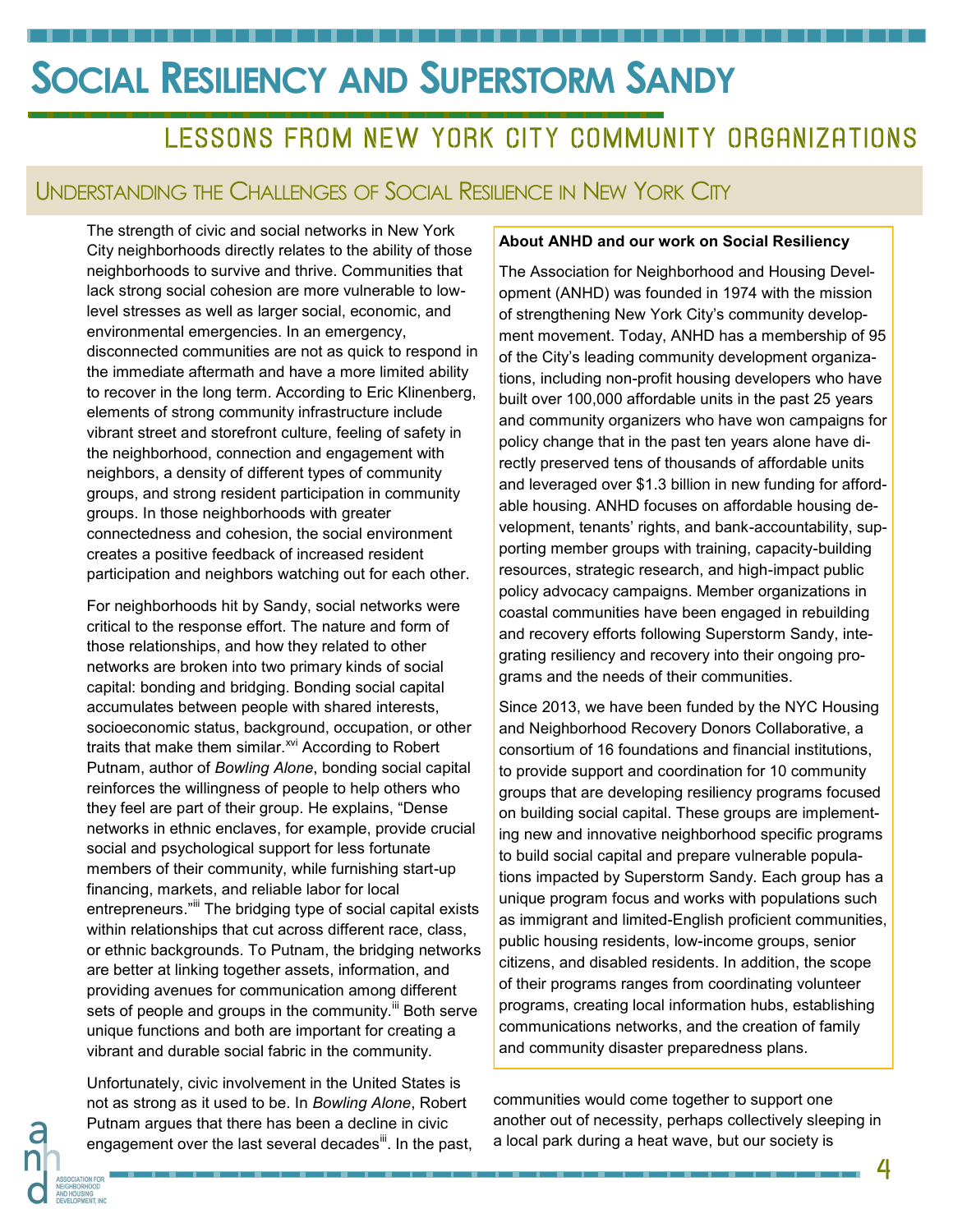## LESSONS FROM NEW YORK CITY COMMUNITY ORGANIZATIONS

increasingly isolated and less comfortable in communal settings. The lack of critical social support systems greatly increases the risk to families and individuals in an emergency. Drastic changes to the identity of neighborhoods over the last several decades can cause them to experience lower levels of social cohesion. Many of these communities have experienced change due to loss of major employers, shifting demographic profiles, and abandonment of critical infrastructure. These factors can lead to dissolution of the neighborhood's social capital, which can contribute to increased crime, population decline, and further degradation of the local infrastructure. In *Heat Wave*, Eric Klinenberg explains that "busy streets, heavy commercial activity, residential concentration, and relatively low crime promote social contact, collective life, and public engagement in general and provide particular benefits for the elderly, who are more likely to leave home when they are drawn out by nearby amenities." <sup>iv</sup> These types of environmental and social impacts can overcome negative factors that contribute to lower levels of social capital among vulnerable and elderly populations.

### Sandy's Impact and the Future Challenges of New York City

In New York City, Superstorm Sandy demonstrated the strength and dedication of millions of New Yorkers to their neighborhoods and exposed the vulnerabilities present in coastal communities unprepared for a major storm. According to NYC Office of Emergency Management and the Office of City Planning, inundation from Superstorm Sandy affected over 239,992 residential units of housing and 574,322 residents across in Brooklyn, Queens, and Staten Island. The Federal Emergency Management Agency (FEMA) is in the process of updating the flood risk maps representing current risk in the 100-year flood plain, the area that has a 1% chance of flooding in a given year, and will include 398,100 New York City residents.<sup>vi</sup> New York City includes the largest number of people in a flood zone of any city in the United States, with almost twice as many residents at risk and six times the density of New Orleans. In addition, according to a report by the New York City Mayor's Office Special Initiative for Rebuilding and Resiliency (SIRR), climate change projections indicate that the risk of flooding in the current 100-year flood zone will likely more than double by the 2050s. $\mathrm{N}$ 

According to the same SIRR report the number of days where the temperature exceeds 90 degrees, designated as high heat days, will increase from 18 to 28 by 2050. High heat days "strain the City's power grid and cause deaths from heat stroke and exacerbate chronic conditions, particularly for vulnerable populations such as the elderly." <sup>vi</sup> Heat waves are traditionally more deadly than all other natural disasters, including tornadoes, hurricanes, and earthquakes combined. A heat wave in New York City in July 2006 caused 140 deaths.<sup>vii</sup> The 1995 Chicago heat wave resulted in over 700 deaths, largely in neighborhoods with "pockets of concentrated poverty and violent crime, places where old people were at risk of hunkering down at home and dying alone during the heat wave." <sup>i</sup> In fact, Eric Klinenberg explains that the people of Englewood, one of the economically disadvantaged neighborhoods hit hardest by the Chicago heat wave, was more vulnerable because their community had been abandoned: "Between 1960 and 1990, Englewood lost fifty percent of its residents and most of its commercial outlets, as well as its social cohesion." iv

We face a similar threat in New York City following Superstorm Sandy. A study of residents in impacted communities across the New York and New Jersey region conducted by the Associated Press-NORC Center for Public Affairs Research indicated that neighborhoods lacking in social cohesion and trust are having a more difficult time recovering from Sandy.<sup>viii</sup> The data shows that in slowly recovering neighborhoods, residents are less likely to believe that people can be trusted or that the storm brought out the best in people, and are more likely to report greater levels of hoarding food and water, looting and stealing, and vandalism in their neighborhoods during or immediately after the storm. The lack of social cohesion can be an indicator of the lack of capacity or lack of connection to a network that can effectively respond and recover in an emergency.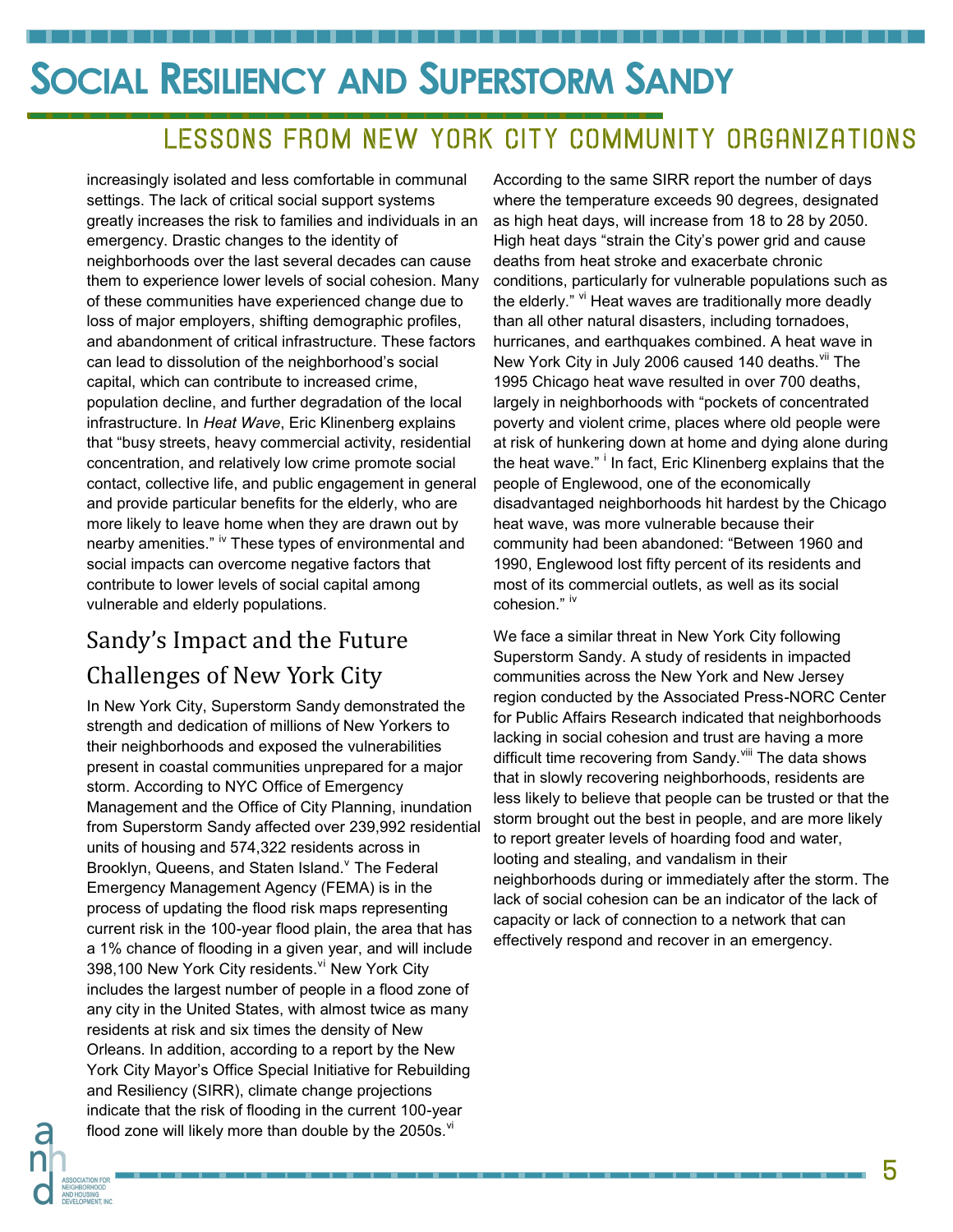### LESSONS FROM NEW YORK CITY COMMUNITY ORGANIZATIONS

### Vulnerable Populations in New York **City**

New York City faces many unique problems compared to other disaster prone cities. Given New York City residents' reliance on public transit, geographically isolated communities like Red Hook and the Rockaway peninsula are especially vulnerable to emergencies. Isolated communities have greater difficulty evacuating, especially when public transit shuts down as it did before and after Superstorm Sandy. Without access to a vehicle or to public transit, many residents are unable to evacuate easily, if at all, and attempting to evacuate children, disabled, or elderly family members further complicates the situation. Once the immediate risk passes, response and relief agencies also have trouble

getting to these impacted communities, especially if the event damaged or destroyed critical transportation infrastructure like tunnels, bridges, or roads. Community organizations and residents may have to rely on local resources for a longer time before outside help arrives.

Linguistic and cultural differences make communication before, during, and after an emergency difficult. Almost half of the city's population speaks a language other than English at home, with non-English proficient residents making up nearly half of that group.<sup>1x</sup> Experts say there are almost 800 different languages spoken in New York City<sup>x</sup>, which creates challenges to connect and communicate with impacted residents. Many immigrant and cultural groups seek to verify outside information within their own network before taking action. Language and cultural barriers limit the ability of certain residents to understand evacuation procedures and directions. In other cases, a lack of cultural understanding may hinder the work of response and recovery personal and volunteers. On top of that, the City's undocumented immigrant populations are especially vulnerable because many may be unwilling to seek public assistance for fear of government action or deportation.<sup>xi</sup>

The City's elderly and disabled populations are at risk during emergencies from a number of different sources. A recent report by the New York Academy of Medicine

explains that while older adults may be more psychologically resilient, evidence also suggests that "older adults may be more vulnerable in disasters due to a predisposition to one or more of the following factors: mobility and cognitive impairment, chronic health conditions, diminished sensory awareness, social isolation, and financial limitations." <sup>xii</sup> This makes them particularly at risk due to loss of power affecting medical equipment, and transit disruptions challenging their ability to evacuate or get care safely. Similarly, elderly or disabled residents may not be able to stock up on critical medication in order to have a backup supply in the event that their local pharmacy and doctor are inoperable following a disaster. During Superstorm Sandy, many elderly and disabled residents became stuck in their apartments in high-rise and mid-rise buildings as a result

> of non-functioning elevators or phones—46% of the deaths associated with Sandy were seniors over age 65.<sup>xiii</sup>

> Lastly, low income and public housing residents face unique difficulties including limited access to backup supplies and food, non-functioning food assistance programs, and

*Community organizations and residents may have to rely on local resources for a longer time before outside help arrives.*

> risks due to damaged building systems that they have little control over repairing. In a disaster, these vulnerabilities can be complicating factor that limits the families' ability to prepare, evacuate, and recover. With emergency preparedness, low-income families may not have the flexibility to maintain three days of nonperishable food in the home, let alone the recommended 7-10 days recommended by many preparedness resources.<sup>xiv</sup> Low-income communities can be concentrated in more risk prone environments such as low-lying flood plains or neighborhoods adjacent to industrial facilities, thereby increasing the threat of exposure to significant environmental risks. There may be a lower level of car ownership as well, adding an additional limitation on how a family can evacuate and recover from an emergency.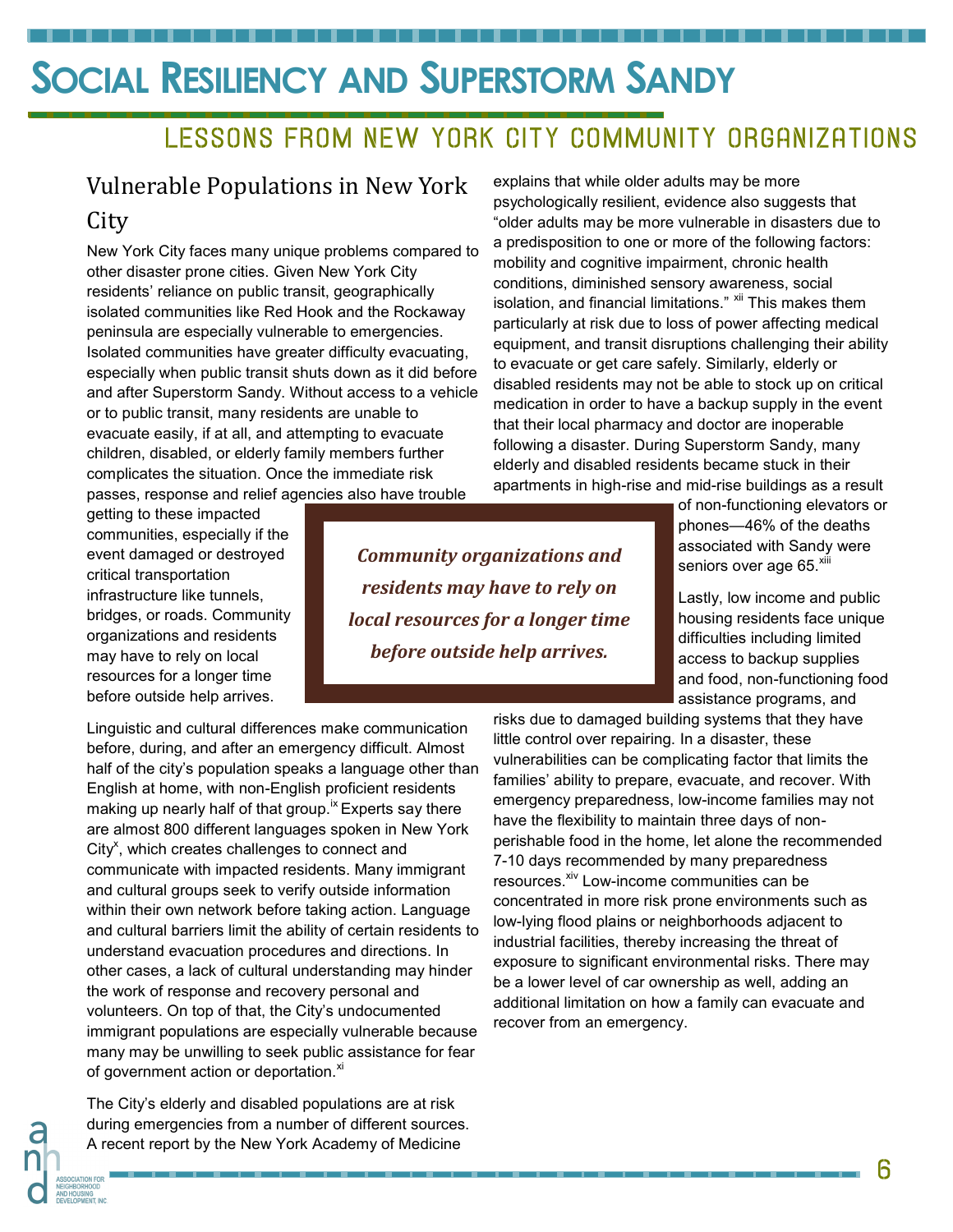## LESSONS FROM NEW YORK CITY COMMUNITY ORGANIZATIONS

New York City contains a wide array of vibrant, thriving neighborhoods, as well as many more underserved and "abandoned" neighborhoods where the social fabric is at risk of degrading. Rapid and recent demographic changes can destabilize long-term social relationships in neighborhoods and expose greater vulnerability among the residents who remain.<sup>iv</sup> In some cases, recent immigrant groups provide a needed social safety net, but when the changes have happened quickly, the extent of the social networks for both the old and new residents may be limited. For other communities, building local leadership can be a challenge due to isolation and a lack of nearby organizations to help. Still other communities identify with a habit of disconnectedness and are wary of outsiders. These challenges present communities with lower levels of social infrastructure, and while there is an influx of support and attention after an emergency, the institutional capacity of these neighborhoods can remain low.

#### New York City's Capacity to Respond

Many people expect that government will respond and help them immediately following an emergency. A recent FEMA survey indicated that 61% of US residents surveyed expect emergency responders to be in their community in the first 72 hours following a disaster. $x^2$  In a large-scale emergency like Superstorm Sandy, response agencies focused their resources and personnel on the most pressing and dangerous situations first. Many communities did not see relief workers or government officials for almost a week following the storm and this left homeowners and community groups on their own to respond in the immediate aftermath. Many individuals did not prepare their homes or families for such an event, and were left scrambling for emergency supplies. Even community groups had little understanding about what to expect from government and relief services, but stepped up to coordinate relief efforts in the absence of direction and advisement.

Within New York City and around the country relief agencies like the Red Cross, Salvation Army, and others form a coalition of voluntary organizations active in disaster (VOAD). These groups connect to the City's Office of Emergency Management during emergencies to communicate and address issues from the humanitarian and relief side. While these groups sprang into action in their designated capacity following Sandy, there were

difficulties connecting with the array of community groups, service providers, or community centers that filled the gaps in response on the ground. Many community-based organizations did not anticipate being involved in relief and recovery work if an emergency were to happen, so they were not plugged into the existing communications networks on the borough and citywide level. This disconnect in the communications network left community groups unsure about citywide protocols and actions being taken, but also left the NYC VOAD without having many eyes on the ground in impacted zones.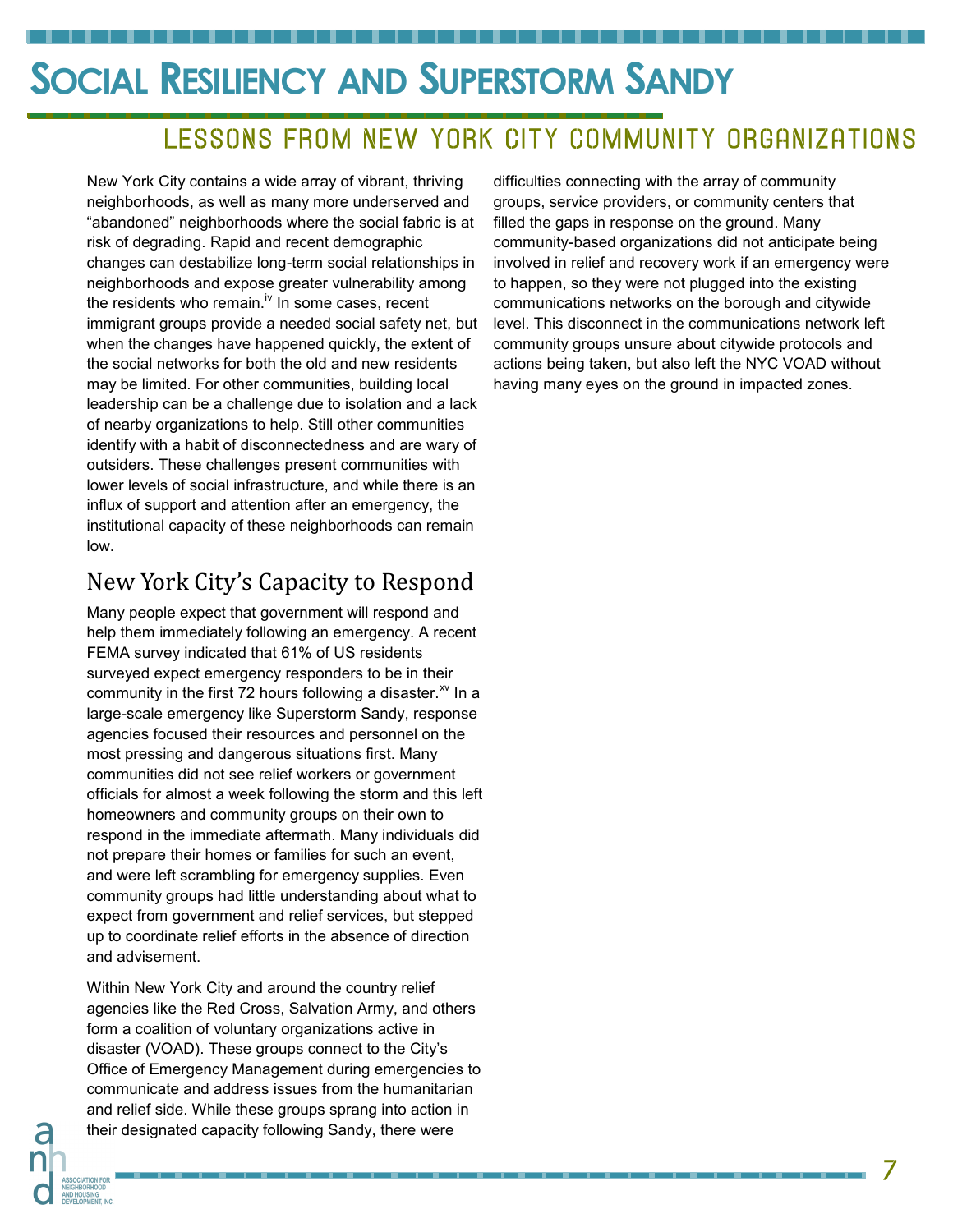## LESSONS FROM NEW YORK CITY COMMUNITY ORGANIZATIONS

#### THE NEED FOR SOCIAL RESILIENCE IN NEW YORK CITY

Despite the number of environmental risks and challenges that New York City communities must grapple with, there are many innovative and significant solutions that will help build more resilient neighborhoods. Communities with stronger social ties, vibrant civic life, and a habit of interconnectedness are better able to adapt, respond, and recover from economic, social, and environmental shocks like Superstorm Sandy. Resilient communities include strong sets of networks that cut through and across demographic, cultural, and economic groups. Superstorm Sandy showed us that across the city, communities with stronger civic networks were able to jump into action to begin to respond to the catastrophe, while others with limited social ties have had a much more difficult and disorganized recovery. For example, Tony Schloss from the Red Hook Initiative described this phenomenon by saying "after working through the last year and a half of Sandy recovery we've come to realize that our network and relationships are a big reason why community groups like ours worked effectively together, received support from government agencies and NGOs, and became a focal point for relief and recovery for community members in need."

Remember the example given earlier about the high-risk community, Englewood, in the Chicago heat wave in 1995? Klinenberg compared two adjacent and demographically similar neighborhoods on Chicago's South Side: Englewood, mentioned earlier, and Auburn Gresham, both predominantly African American, with similar proportions of elderly residents, high rates of poverty, unemployment, and violent crime. What he found was that in Englewood there were thirty-three deaths per hundred thousand residents. In Auburn Gresham the rate was three per hundred thousand residents making it safer than many affluent communities on Chicago's North Side. Klinenberg explains that the "key difference between neighborhoods like Auburn Gresham and others that are demographically similar turned out to be the sidewalks, stores, restaurants, and the community organizations that bring people into contact with friends and neighbors."<sup>iv</sup> Similarly, in New York City, community organizations fit in to the protective ecosystem that Klinenberg describes by facilitating the growth of these neighbor-to-neighbor connections and the support system of the neighborhood.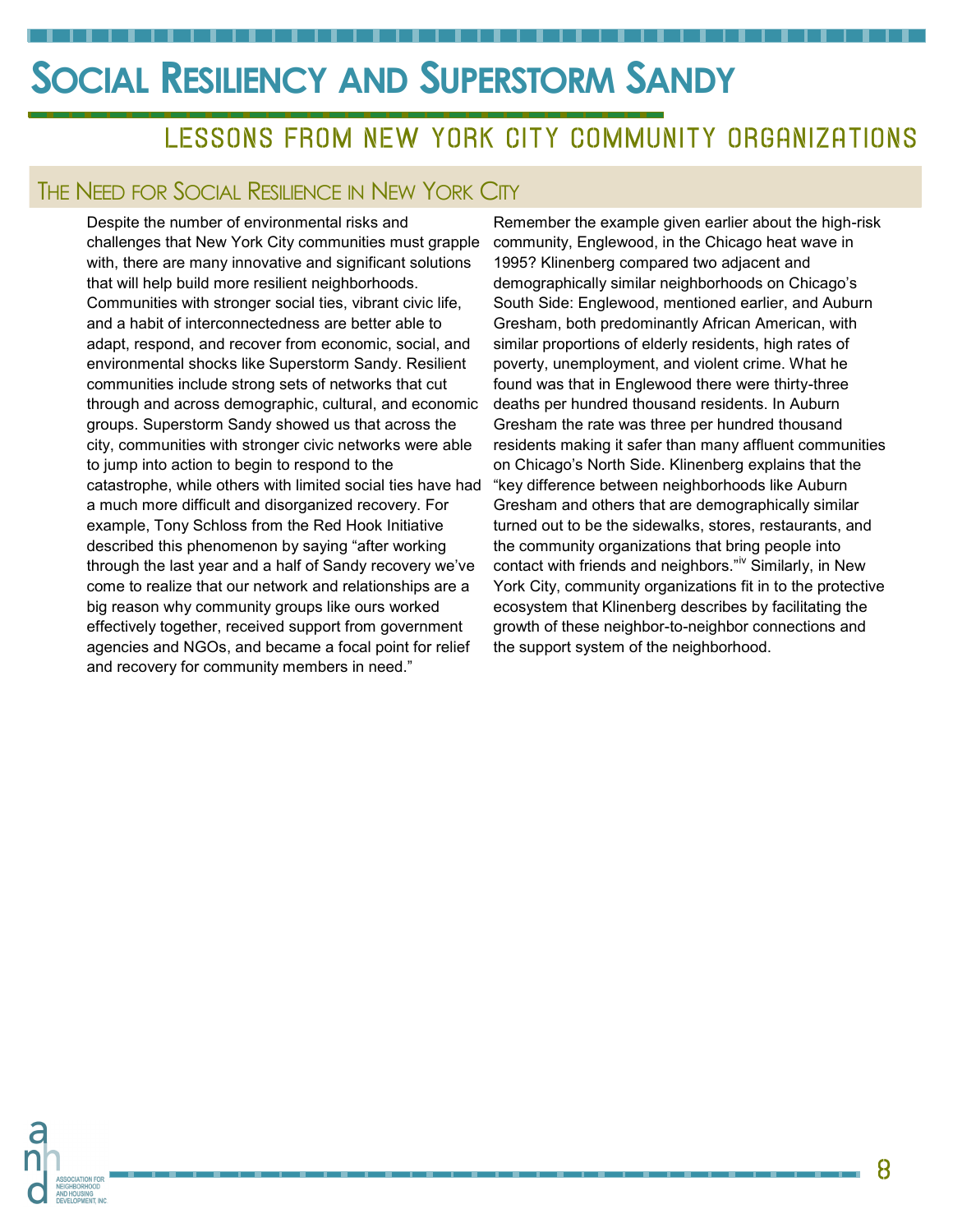### LESSONS FROM NEW YORK CITY COMMUNITY ORGANIZATIONS

#### THE NEW YORK CITY SOLUTION, EXPLAINED

Prepared or not, community groups have found themselves situated on the front lines of disaster response and recovery. Many community organizations involved in immediate response to Sandy are, nearly two years later, not only still spearheading support for local recovery, but also advancing the preparedness of the community for future events and facilitating collaboration with government agencies. Few of these groups had expected to fill this role as part of their ongoing work, but helping their neighborhood recover and prepare for future emergencies has become central to their primary mission of helping to strengthen their neighborhood. Just as a social or economic crisis in a local neighborhood will affect how a local organization responds to its communities' needs, so too will an environmental disaster or emergency nearby

Many factors influence how communities are able to respond in a crisis. However, a primary thread runs through the narratives and interviews of community groups thrust into response and recovery: you must build the communications, response, and coordination into the ongoing habits, interactions, and institutional practices within the community and within the community groups. Emergency planning is critical, but these plans only serve as part of the solution in an emergency, as was seen in countless catastrophic events, from 9/11 to Katrina. The existing social fabric and interactions supported by neighborhood hubs like community centers, social service agencies, community based organizations, and neighborhood institutions will serve as a groundwork for local response in New York City. We will discuss some of the core elements of community resilience and how these elements influenced the immediate response to Superstorm Sandy. We have included examples from community organizations that we have worked with over the last year and a half around community resilience. Many groups, even those not listed here, are excellent examples of many of the comprehensive strategies in building community resilience, even though we only discuss one group as an example of each.

#### Networks of Relationships

Community networks are a critical gauge of how well those neighborhoods are able to react and respond because they facilitate the communication of needs, sharing of resources, and passing along of critical information. If neighbors already have a well-established relationship, they are more familiar with the one another's situations, and will be more prepared to help. Similarly, community groups that have an ongoing and established relationship with their community long before a disaster are in a better position to communicate and understand the immediate needs of that impacted residents. The ability to anticipate and meet these needs is the direct result of years of service and support within the community that extends to issues outside of disaster response and recovery.

According to the Associated Press-NORC Center for Public Affairs Research study on Superstorm Sandy, 47% of residents of extremely affected communities turned to family and friends for assistance, 17% reached out to state government, 43% to federal agencies like FEMA, 21% to church or religious organizations, and 16% to relief organizations. Vill Many of these statistics indicate the value of an individual and family's personal connection to the organizations they turned to for help. These are groups with which they have already established a significant level of trust, and community members know that they can be a source of information and support in an emergency.

Every community group has different kinds of networks based on their function and role in the neighborhood. A religious institution, for example, will have regular contact and a strong relationship with its congregation, and those members may be local to the area. A local Community Board has a unique network, which connects to local government and emergency response efforts through formalized government structures. An informal social group can connect relationships with other community members through shared interests or with others that may not connect to formal organizations. All of these different types of groups are critical in communicating and responding before, during, and after an emergency.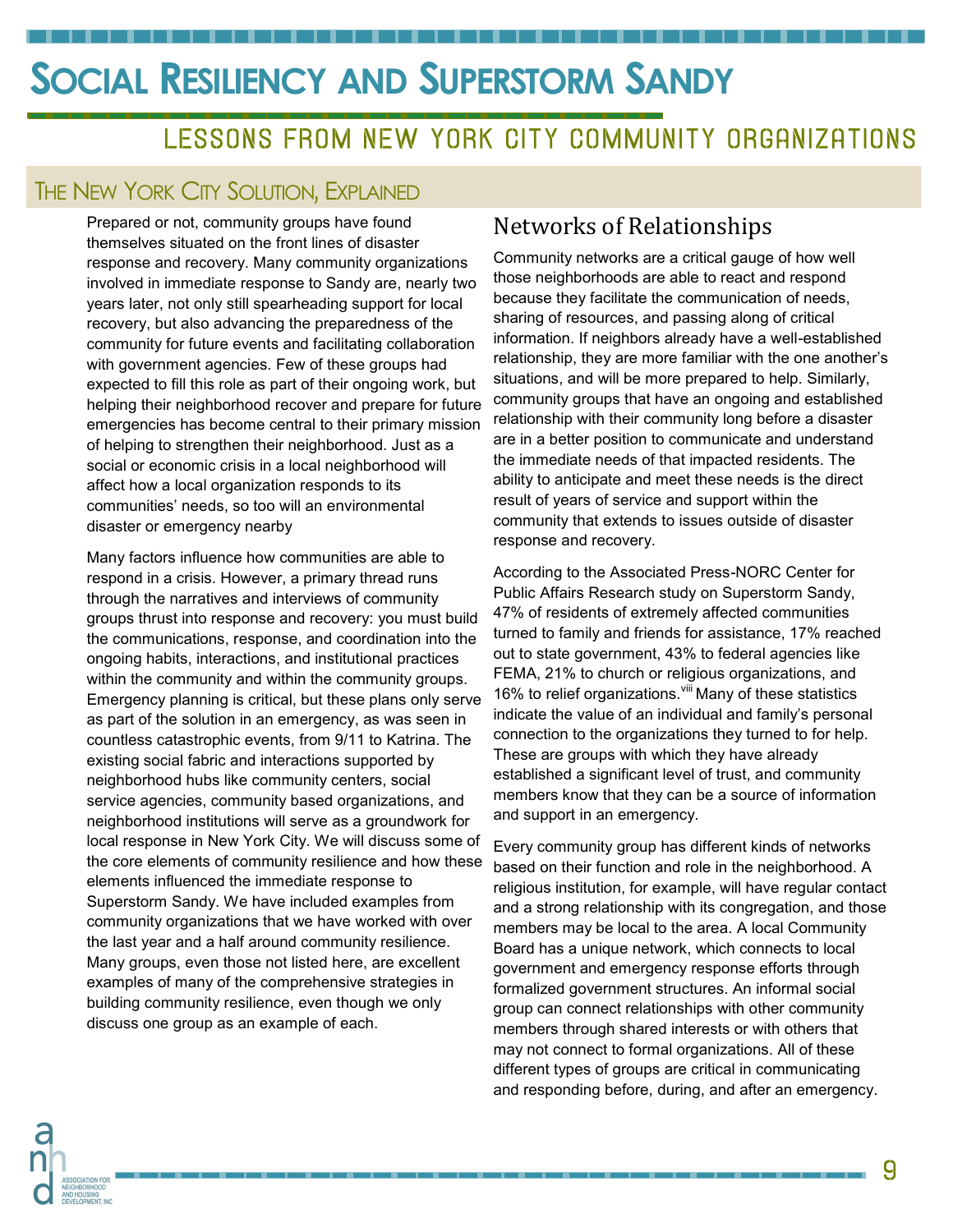## LESSONS FROM NEW YORK CITY COMMUNITY ORGANIZATIONS

**Example:** Project Hospitality is a Staten Island based organization with a mission to serve community members who are hungry, homeless, or in need to help them become self-sufficient though a continuum of social services. As part of its ongoing mission, Project Hospitality collaborates with and operates food pantries, clothing distribution, shelters, intake facilities, housing, mental health services, and legal services. These prior relationships, combined with deep roots in the community, allowed Project Hospitality to be able to help link a variety of local services to people and organizations in need in the immediate aftermath of Sandy. They have been actively helping to connect and organize many groups engaged in response and recovery in since Superstorm Sandy hit. In Staten Island, churches formed a critical element of support in the days and weeks following Sandy, and were some of the first groups to come together to discuss and coordinate the services and resources available around the borough, ultimately forming the Staten Island Interfaith and Community Long Term Recovery Organization with many community based organizations.

. . . . . . . . . . . . . .

### Community Based Staff

Many of the organizations whose staff live and work in impacted neighborhoods were able to respond quickly after Sandy hit. Local staff plugs into community life, have their own local networks, and may have lived in impacted buildings. For community development organizations that operate housing facilities, these local staff became a critical communication point between disparate buildings and allowed organizations to identify and assess needs on the ground more quickly. If transportation infrastructure is down, as it was after Sandy, it also allows these groups to have eyes on the ground and staff in the area to help respond in the immediate aftermath of an emergency.

**Example**: Locally based staff allowed the Good Old Lower East Side (GOLES), a housing and direct service organization, to respond after Sandy because they were able to access the office and start working with community members, volunteers, and supplies quickly. Local GOLES staff were able to take stock of the situation, coordinate with government staff on where people could get help, and begin distributing information by canvassing the neighborhood. The local members and staff leveraged their networks and relationships to engage volunteers to help find vulnerable residents stuck

in high-rise buildings, identify those in need of food or medication, and people in need of assistance by knocking on over 15,000 doors. Even though many methods of transportation and communication were not functioning, local staff members were able to spring into action and help their neighbors after Sandy.

#### Communications Networks

Both before and after Sandy, community groups used whatever communications platforms they had to reach out to local residents about the evacuation and about locations for relief services in the aftermath. These methods range from posting fliers in buildings to sending out an email blast to doing automated calls. These tactics were the same ones organizations used on a routine basis before the storm; the community expected to receive messages that way. Staff continually updates contact lists and communications channels that are part of the normal business of the group. Keeping a separate list and separate practices for engaging vulnerable populations in an emergency means it may not be updated on a regular basis. As with other practices listed above, they are most effective when integrated into the ongoing habits and protocols of community groups.

**Example**: Following the flooding and infrastructure damage that resulted of Sandy, many buildings in Red Hook lost power, utilities, and communications. The Red Hook Initiative (RHI), a youth empowerment and support organization, sprung to action in service of the neighborhood after Sandy hit, utilizing its many relationships in the community to identify needs and coordinate with other organizations. Occupy Sandy began biking around the area to local hubs like RHI to relay information about different needs. They were able to use their twitter account to request supplies and make announcements about available resources. Their local initiative to bring WiFi to the neighborhood, which included a splash page showing local news and events, was useful for communicating critical recovery information with local residents and drawing them to central relief service locations.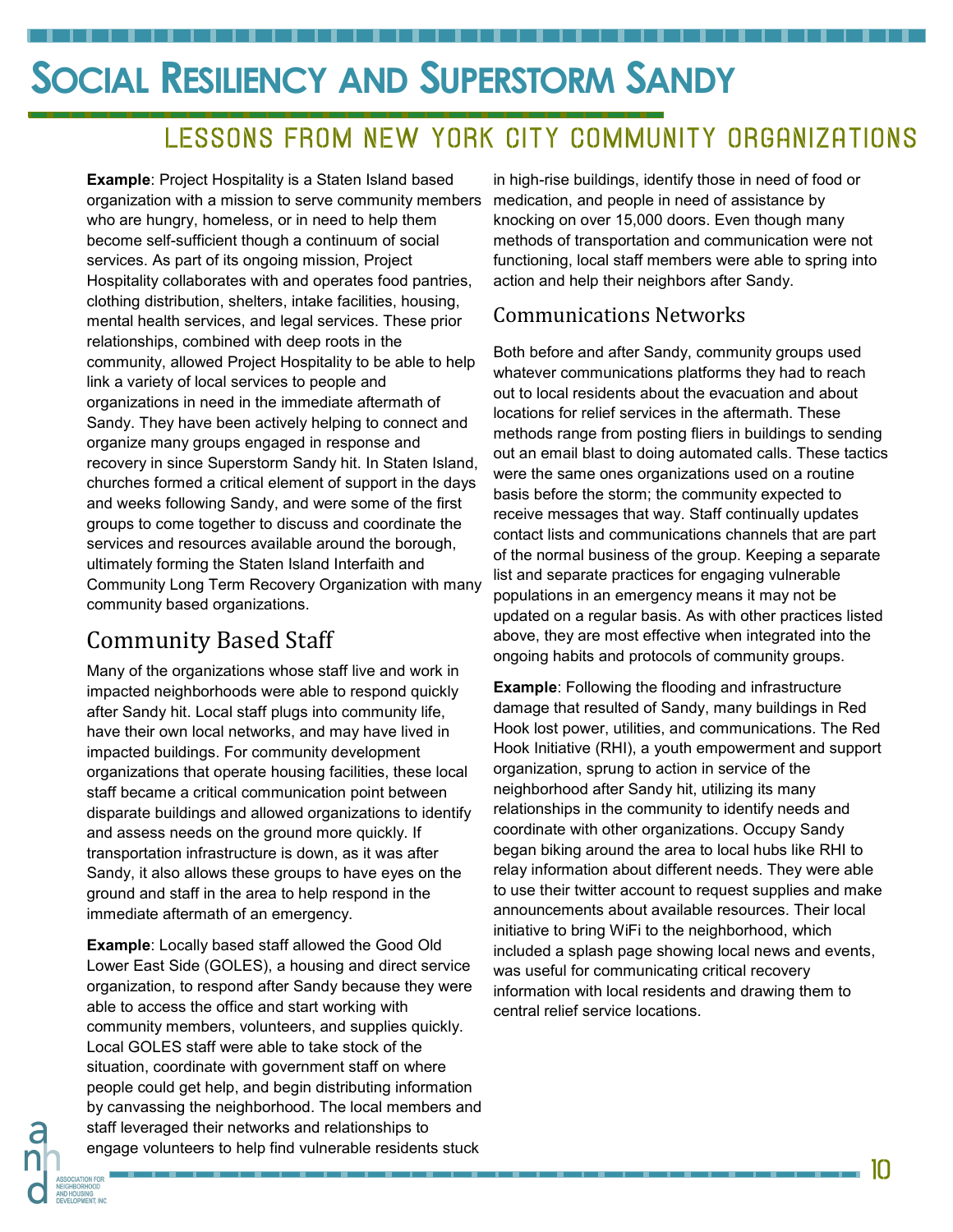## LESSONS FROM NEW YORK CITY COMMUNITY ORGANIZATIONS

### Community Hubs

Once government agencies were able to deploy their support services and staff, they focused on finding key locations and facilities that were operational in the impacted zones that could serve as relief centers. Government agencies also factored in where community networks seemed to flow through to identify the best locations for relief efforts. Many of these centers were at organizations that had accumulated social capital over many years of serving the community in other ways. Supplies and donations tend to flow through known and trusted entities within impacted communities, a role that neighborhood based organizations are uniquely suited to fill by helping identify needs within their community and distributing those supplies.

**Example**: Following Superstorm Sandy, Families United for Racial and Economic Equality (FUREE) set up relief efforts based out of a local community center in Gowanus that was closed years earlier. In the days that followed, the Gowanus Community Center, situated in an ideal and accessible location for many impacted residents of the community and the nearby public housing complex, became a relief and distribution center, handling donations from many local and city organizations like food, baby supplies, flashlights, and more. While not having experience in disaster recovery, the organization adapted to managing supply distribution, as well as identifying and assessing community needs. After the immediate Sandy response, the center was once again closed. This local community site had the potential to not only help build a stronger community but also serve as a potential cooling center for seniors or a disaster relief hub in future emergencies, so the Fifth Avenue Committee and FUREE successfully petitioned to reopen the Gowanus Community Center.

### Structural and Functional Integrity

Community groups that were in physically resilient buildings were better able to respond and help their community. Severely impacted organizations must focus on getting their facilities and programs functional again and are not in a position to be able to provide as much community assistance during and after an emergency. We saw similar parallels with the community members who were hit hardest and needed to focus on dealing with their own homes and families first before helping others. Throughout several interviews, this theme of

physical resiliency became a key aspect of a community's ability to respond and recover quickly.

**Example**: The Shorefront YM & YWHA, which is located in Brighton Beach on the shoreline, was up and running within days of Sandy's landfall despite extensive flooding throughout the neighborhood. Sue Fox, the Executive Director of the Shorefront Y, credited the lack of damage to the building's construction without a basement and the elevated entrance doors, as well as their last minute sand bagging efforts. Other organizations and centers in the area did not fare as well. Two days after Sandy hit, power returned to the Shorefront Y, although phone and internet were still not functional, and allowed them to open their doors and begin to assess the needs and damage in the community. Their unique position of being operational led them to becoming a focal point within the neighborhood through word of mouth, as community members who had gone there for the community center services for years needed help or supplies in the aftermath of the storm.

Investment in programs that help build strong civic and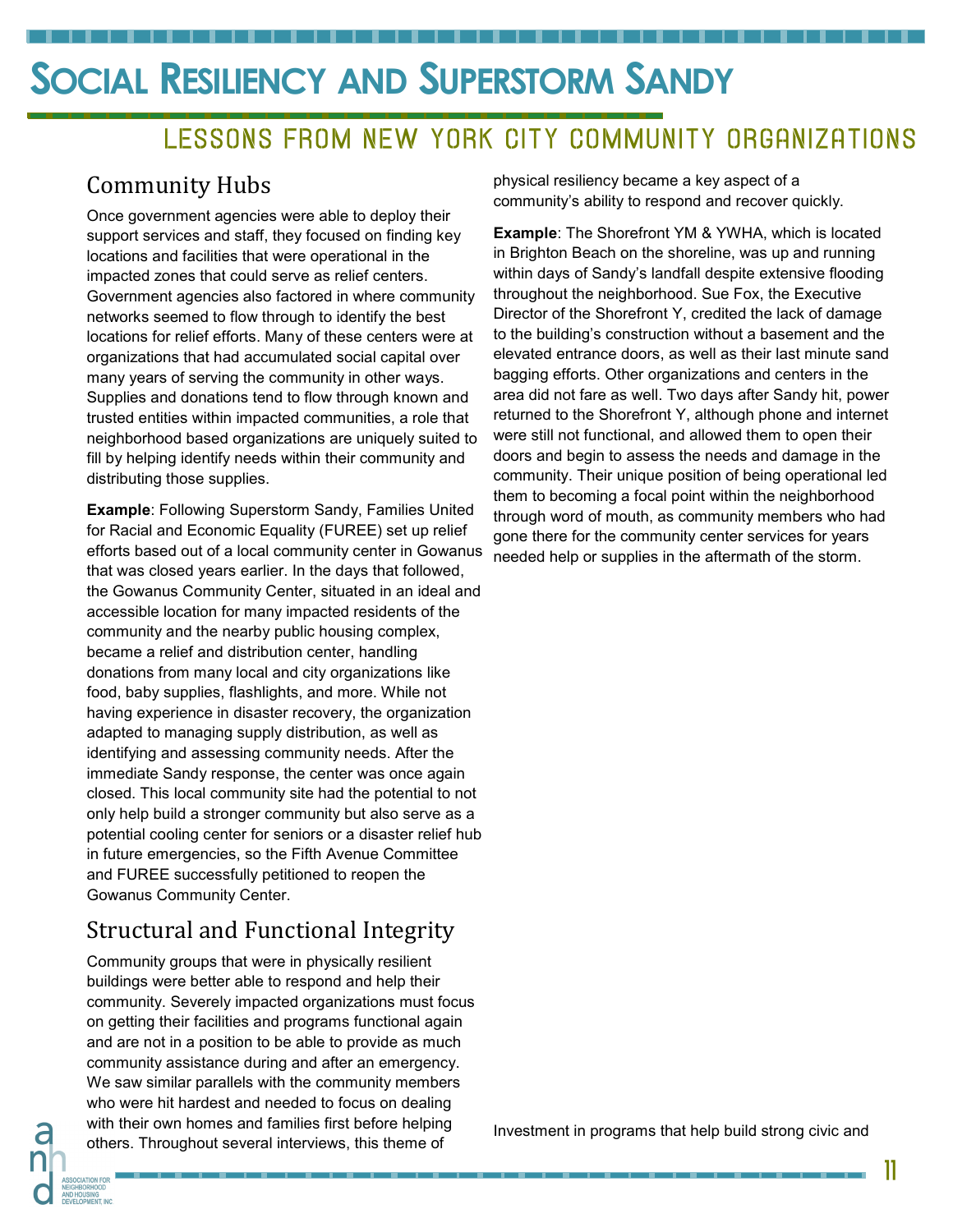### LESSONS FROM NEW YORK CITY COMMUNITY ORGANIZATIONS

#### HOW SOCIAL RESILIENCE BENEFITS THE COMMUNITY

social infrastructure can help mitigate the mental, physical, and financial risks that accompany a major environmental, social, or economic emergency. The speed and success of getting a community back on its feet reduces long term mental and financial strain, which means less people will fall into foreclosure, lose their jobs, or succumb to other secondary effects of a devastating event.

Building resilient communities will show its value as it helps communities develop new long-term habits that promote the ongoing connection and communication between its members. The Social Capital Toolkit, a guide to assessing community social capital developed by Harvard University's Saguaro Seminar, says that "communities with more extensive social networks are

and vulnerability in New York City. Community groups who work to change this inequality are in a unique position to support vulnerable populations in recovering from disasters. In the report, From the Edge of Disaster, Lisa Cowan argues, "while some structural solutions will help […] the deeper need is to reframe the disaster response and recovery conversation in terms of economic inequality." <sup>xvi</sup> Addressing inequities in housing, health, education, and economic status are avenues towards building greater resilience as well as community benefits that will grow stronger through greater social cohesion.

more likely to have individuals behaving in a trustworthy manner, since the reputation of untrustworthy members travels fast in a well-connected communities." <sup>xvi</sup> This focus on trust and relationship can begin immediately, but takes time to grow into a routine that will benefit the neighborhood in the end.

There are significant health and life saving effects of strong social capital as well. Harvard *The speed and success of getting a community back on its feet reduces long term mental and financial strain, which means less people will fall into foreclosure, lose their jobs, or succumb to other secondary effects of a devastating event.* 

University sociologist Robert J. Sampson has been studying the effect of social ties, mutual assistance, and the relationships nonprofit organizations have to communities. Over the course of his research, he has uncovered the benefits of living in neighborhoods with a strong social and civic ecology. For example, during a heat wave, living in a neighborhood with stronger social capital can save nearly as many lives as having an air conditioner at home.<sup>i</sup> These positive social and physical results include contributing to a life expectancy almost five years higher than nearby neighborhoods with low levels of social capital.

Hurricane Sandy and other disasters highlight inequality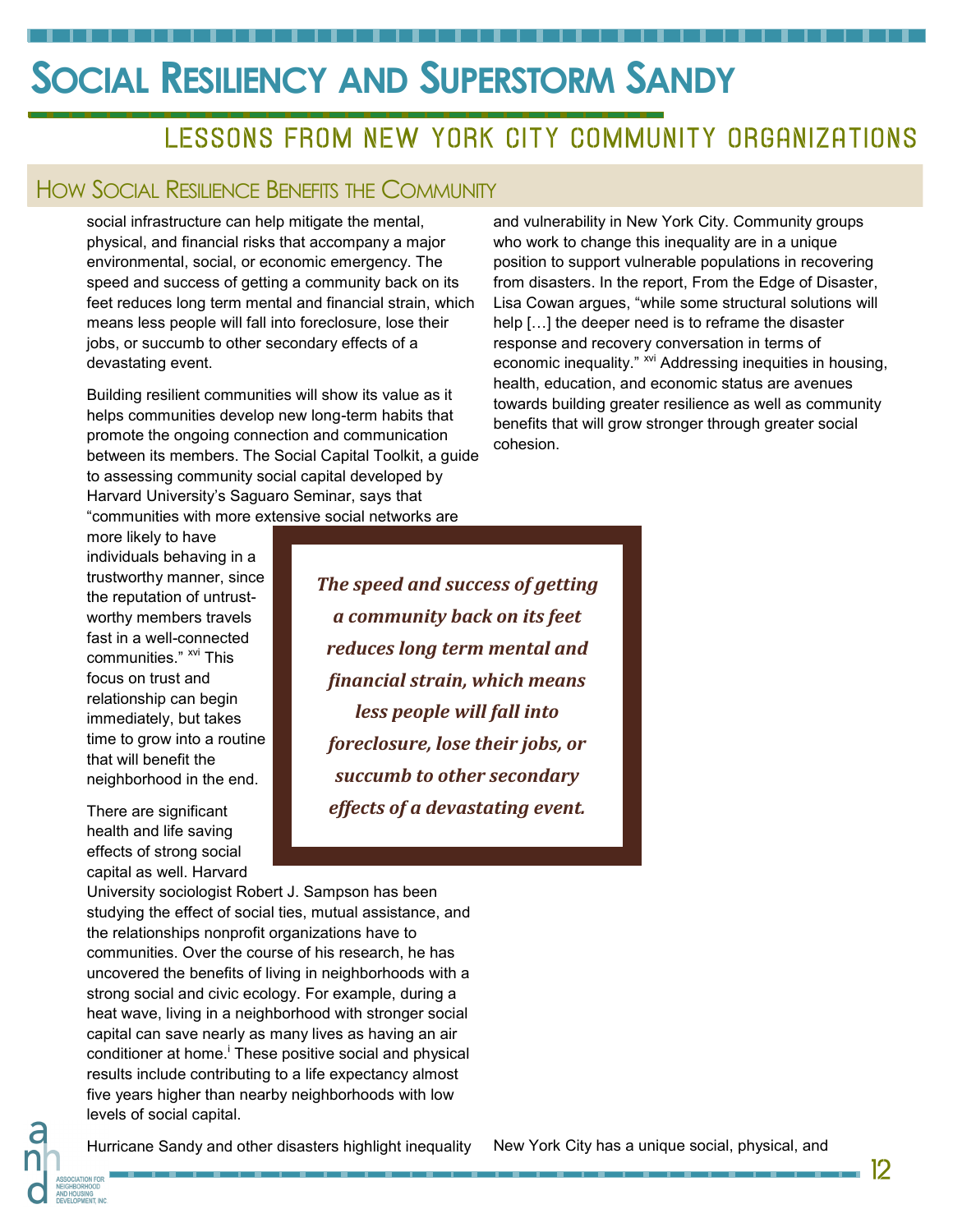## LESSONS FROM NEW YORK CITY COMMUNITY ORGANIZATIONS

### NEXT STEPS: HOW TO BUILD COMMUNITY RESILIENCY

## Build the capacity of community based organizations in environmentally vulnerable neighborhoods to:

- $\Rightarrow$  Foster local leadership and networks that connect marginalized and vulnerable residents to local groups, government officials, neighborhood institutions, and service providers
- $\Rightarrow$  Develop mission driven community oriented programs that build the social fabric throughout non-emergency times around local issues
- $\Rightarrow$  Invest in physical resiliency efforts, back-up communications systems, continuity of operations plans that enable organizations to survive and continue to serve residents in times of emergency
- $\Rightarrow$  Develop social capital and preparedness programs in neighborhoods with vulnerable populations exposed to a variety of environmental risks

### Prepare communities to be ready for an emergency:

- $\Rightarrow$  Identify local social and environmental vulnerabilities of the neighborhood
- $\Rightarrow$  Enable residents to be equipped with the knowledge to be future responders to emergencies
- $\Rightarrow$  Engage foundations and charitable groups around resiliency and preparedness needs so they are ready and connected when an emergency arises
- $\Rightarrow$  Build disaster preparedness programming into the habits of interaction and engagement already going on in the community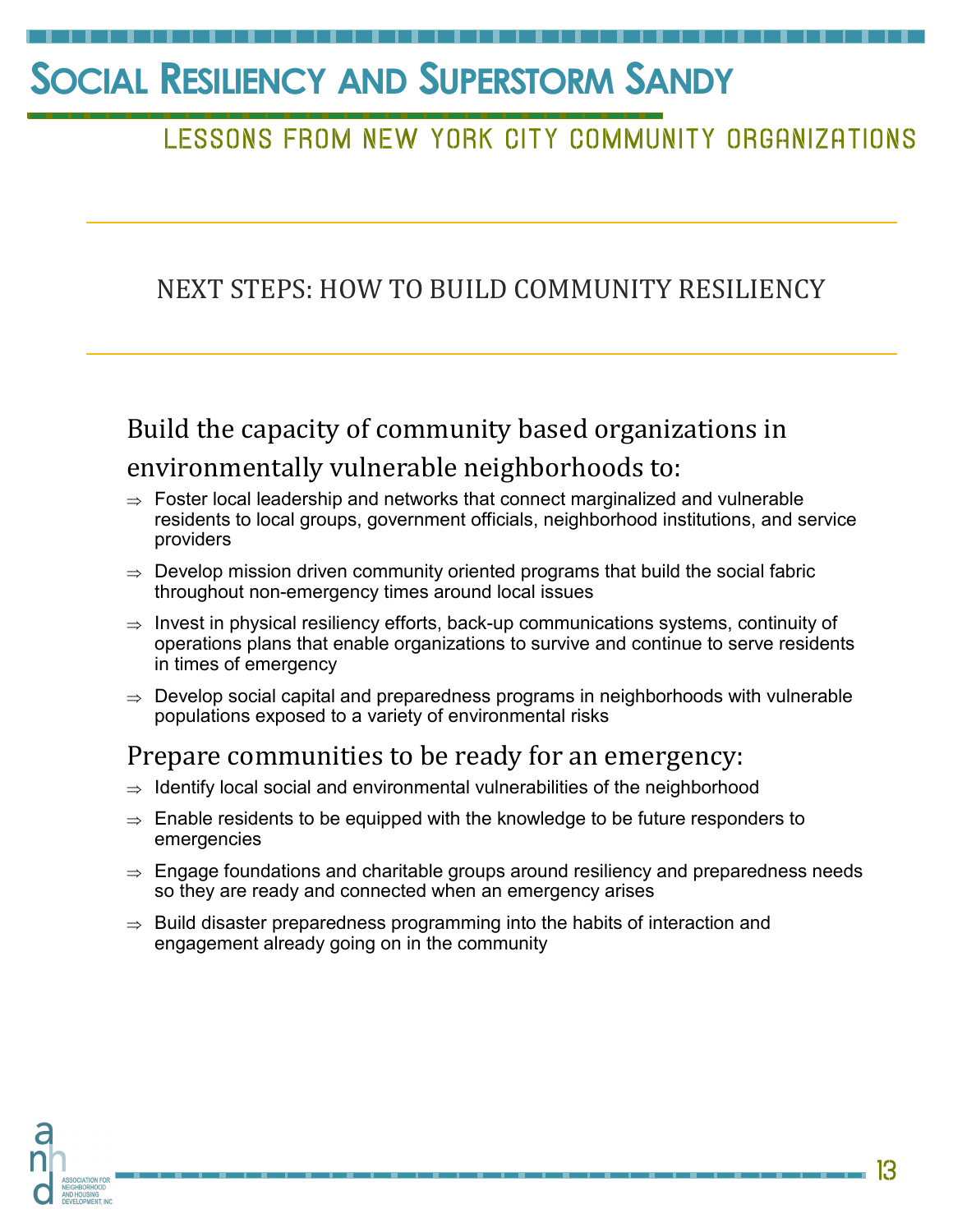### LESSONS FROM NEW YORK CITY COMMUNITY ORGANIZATIONS

#### **SUMMARY**

demographic topography that necessitates a nuanced approach to building strong and resilient communities. Hurricane Sandy demonstrated how many communities responded, and it is important to learn from the past and adapt our future priorities and needs of our

neighborhoods. The right approach for building resilient

neighborhoods in New York City includes building the capacity of community civic groups to foster local leadership and cooperation within the community, enhancing the habits of interconnectedness and trust between community members, and weaving preparedness practices into ongoing community activities. This approach builds on practical experience, interviews, and research done in New York and elsewhere in the country.

Studies following disasters in New York City and around the country demonstrate the importance of social resilience. These studies show the relationship of vibrant street life, active civic engagement, and the strength of relationships that enable

*The right approach for building resilient neighborhoods in New York City includes building the capacity of community civic groups to foster local leadership and cooperation within the community, enhancing the habits of interconnectedness and trust between community members, and weaving preparedness practices into ongoing community activities.*

networks responded faster and more strongly, while other neighborhoods struggled more or relied on additional outside assistance. In many cases, relationships grew out of the response and recovery efforts and have led to stronger social networks in those neighborhoods

Moving forward it is imperative to recognize the

importance of community based response and preparedness as we plan for a next disaster, big or small. We must integrate resilience and preparedness habits into the ongoing fabric of community life so that residents can utilize their network of relationships again when facing an emergency. Community organizations are perfectly placed to serve a role of bringing different facets of the community together around ongoing needs, concerns, or interests. The strength of the social fabric of New York's communities is a critical element of preparedness for our neighborhoods.

residents to connect to one another. The most indicative study in Chicago after a heat wave killed over 700 residents demonstrated how, when they feel isolated from their neighbors due to demographic, economic, or physical changes that disturbed the social order, there is a significantly higher risk of their dying alone in their homes.

Following Sandy, community members leveraged their existing relationships to coordinate relief efforts, distribute supplies, and help others. Because of this network of knowledge and connections, residents knew where to go and who to talk with to get help to themselves, their families, and others. Many neighborhoods existed on a range of social resilience; some with stronger social